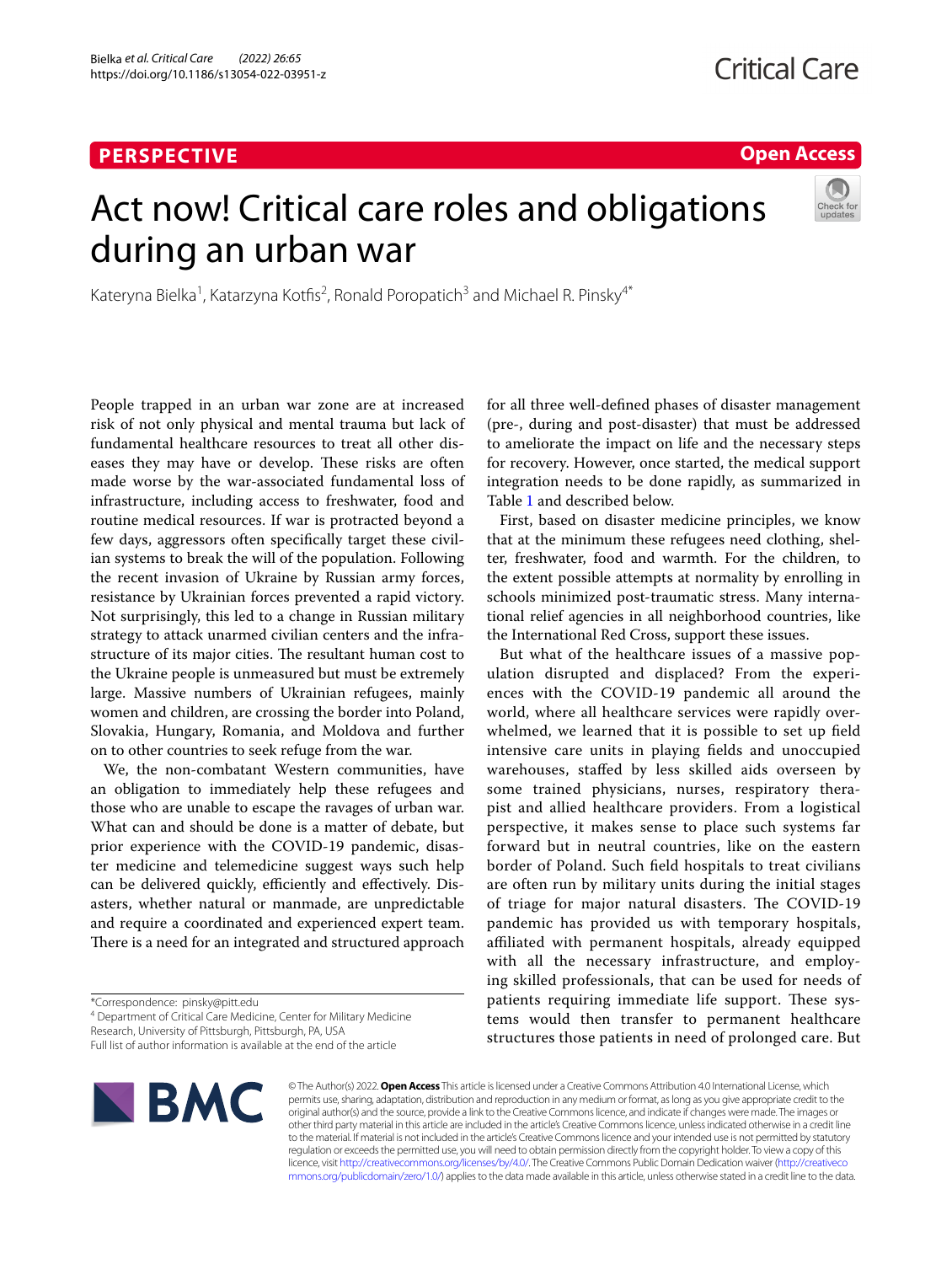| <b>Process</b>                              | Population                                                                                                                            | Support                                                                                                                                                                                                                                                                                                                                                                                                                                                                                                                                                                                                                                                   | Institutions/sites                                                                                                                                                                                                     |
|---------------------------------------------|---------------------------------------------------------------------------------------------------------------------------------------|-----------------------------------------------------------------------------------------------------------------------------------------------------------------------------------------------------------------------------------------------------------------------------------------------------------------------------------------------------------------------------------------------------------------------------------------------------------------------------------------------------------------------------------------------------------------------------------------------------------------------------------------------------------|------------------------------------------------------------------------------------------------------------------------------------------------------------------------------------------------------------------------|
| Refugees retrieval                          | Refugees from war area, mainly women<br>and children                                                                                  | Shelter, clothing, freshwater, food and<br>warmth<br>Restoring normality by enrolling in<br>schools and providing jobs to minimize<br>post-traumatic stress                                                                                                                                                                                                                                                                                                                                                                                                                                                                                               | International relief agencies<br>International humanitarian cooperation                                                                                                                                                |
| Immediate medical care<br>outside war zones | War casualties retrieved from war zones<br>Refugees leaving a war zone in need of<br>immediate medical support                        | Field intensive care units (playing fields<br>and unoccupied warehouses) staffed<br>by less skilled aids overseen by some<br>trained physicians, nurses, respiratory<br>therapist and allied healthcare provid-<br>ers. Run by military units during the<br>initial stages of triage for major natural<br>disasters<br>Temporary hospitals, affiliated with<br>permanent hospitals, already equipped<br>with all the necessary infrastructure,<br>and employing skilled professionals,<br>that can be used for patients requiring<br>immediate life support<br>Transfer to permanent healthcare struc-<br>tures for patients in need of prolonged<br>care | Neutral neighborhood countries (i.e.,<br>eastern border of Poland)                                                                                                                                                     |
| Distributive universal care                 | Refugees leaving a war zone unable to<br>be transferred<br>Casualties who are unable or unwilling<br>to leave their homes and country | Smaller telemedicine-based treatment<br>stations across the affected regions<br>linked to remote central expert clinical<br>decision support<br>Rapid deployment of expert care triage<br>across a wide region of land where no<br>other services are presently available<br>Multinational Telemedicine System<br>Experts (MnTS) by establishing the<br>network and a concept of operations,<br>to be used in disaster management<br>between countries                                                                                                                                                                                                    | Multinational Telemedicine System<br>(MnTS) for disaster response from the<br>North Atlantic Treaty Organization<br>(NATO), under the auspices of the Sci-<br>ence for Peace and Security Program, in<br>Lviv, Ukraine |

<span id="page-1-0"></span>

|  |  |  |  |  | Table 1 Population, support and institutions/site for acute healthcare relief during an urban war |  |
|--|--|--|--|--|---------------------------------------------------------------------------------------------------|--|
|--|--|--|--|--|---------------------------------------------------------------------------------------------------|--|

these feld hospitals cannot support the medical needs of a massive wave of refugees leaving a war zone, nor support those who are unable or unwilling to leave their homes and country.

For this larger distributive universal care need, other approaches are needed. Creating smaller telemedicinebased treatment stations across the afected regions linked to remote central expert clinical decision support represents a realistic solution for rapid deployment of expert care triage across a wide region of land where no other services are presently available. Since the 1990s, telemedicine has been integrated in some form of disaster response. This adoption and integration has been shown to be effective  $[1-3]$  $[1-3]$ . In 2015, the North Atlantic Treaty Organization (NATO), under the auspices of the Science for Peace and Security Program, developed and deployed to Lviv, Ukraine, a Multinational Telemedicine System (MnTS) for disaster response [[4\]](#page-2-2). A group of subject matter experts from Europe and the USA developed the MnTS by establishing the network and a concept of operations, to be used in disaster management between countries.

The MnTS is an integrated system that includes personnel, hardware, communication protocols, portable power generation, medical kits, and Web-based tools. In 2015, the MnTS was successfully tested in the Euro-Atlantic Disaster Response Coordination Centre's Exercises in Ukraine. The field exercise tested and validated the MnTS and identifed areas of improvement. For the current Ukraine confict, major infrastructure damage to the power grid and limited medical resources and logistics will hamper tele-consultation support from the international community. The NATO experience gained from this exercise and the current NATO Telemedicine Expert Panel are well positioned to organize a consolidated MnTS that other well-intentioned civilian health providers could join to augment the clinical response and expertise.

The medical needs for the Ukraine people will only increase over time, and we must act now to organize and generate a committed team of international military– civilian providers that support both Ukraine refugees in border countries and in-country casualties. Immediate, coordinated response between our governments,